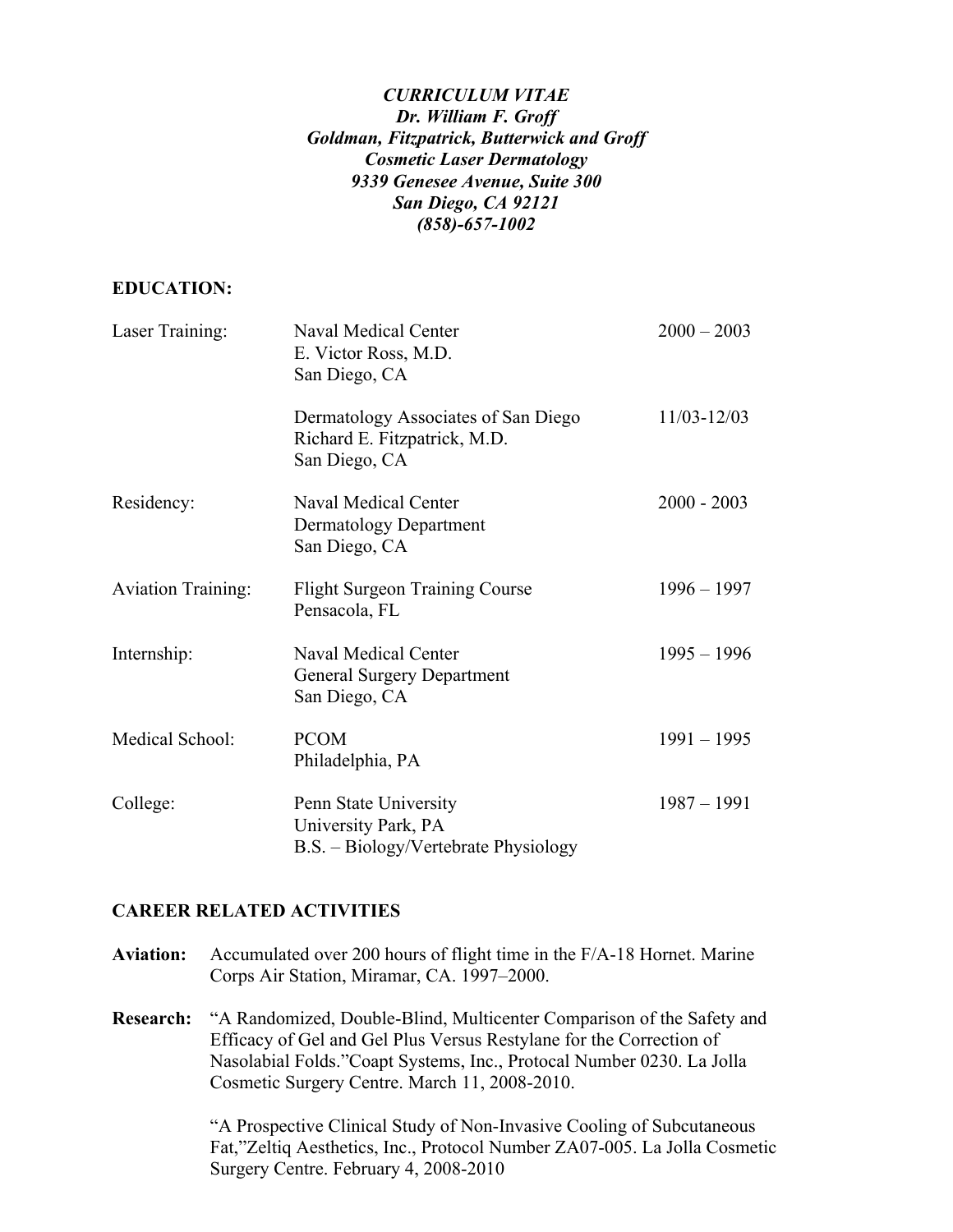#### **Research Continued:**

"Juvederm Experience Trial, a Clinical Evaluation of Juvederm Ultra Injectable Gel for the Correction of Moderate to Severe Facial Wrinkles and Folds." La Jolla Cosmetic Surgery Centre. October 2006–October 2007.

"A Single Center, Blinded Evaluator Comparison of the Efficacy of Double Pass, High Energy Portrait PRS3 Treatment in the Peri-Oral Area as an Adjunct to Rhytidectomy to the Erbium:YAG Laser Treatment as an Adjunct to Rhytidectomy," with Dr. Richard Fitzpatrick. July 2006–December 2007.

"A Single Center, Evaluation of the Efficacy of Double-Pass, High Energy, Full-Face Portrait PSR3 Treatment,"with Dr. Richard Fitzpatrick, La Jolla Cosmetic Surgery Centre. April 2006–December 2007.

"Evaluation of a Novel Fractional Device for Treatment of Photodamaged Skin (Reliant Technologies, Inc.),"with Dr. Richard Fitzpatrick, La Jolla Cosmetic Surgery Centre. June 2006–June 2007.

"Skin Tightening of the Face and Neck Using a Variable Pulse Nd:YAG Laser," with Dr. Vic Ross, Naval Medical Center, San Diego. 2005-2006.

"Role of Diode Laser (Smoothbeam 1450 nm) in the Treatment of Acne," with Dr. Vic Ross, Naval Medical Center, San Diego. 2001–2003.

"Use of a Variable Pulse Nd:YAG Laser in the Treatment of Leg Telangiectasia," with E. Victor Ross, M.D., Naval Medical Center, San Diego, 2001-2003*.*

"Effects of Diabetes Mellitus on the Cardiovascular System of the Rat Model," with Dr. Theodore M. Hollis, Penn State University Biology Department. 1988-1990.

## **Research and Publications:**

Masssaki A, Groff WF, et al. *Treatment of Melasma With the 1,927-nm Fractional Thulium Fiver Laser: A Retrospective Analysis of 20 Casees With Long-Term Follow-Up*. Lasers Surg Med. 2013 Feb;45(2):95-101.

 Kono T, Kikuchi Y, Groff WF, Sakurai H, Yamaki T. *Split-face comparison study of cryogen spray cooling versus pneumatic skin flattening in skin tightening treatments using a long-pulsed Nd:YAG laser.* J Cosmet Laser Ther. 2010 Apr;12(2):87-91.

Kono T, Groff WF, et al. Treatment of Traumatic Scars Using Plasma Skin Regeneration (PSR) system. Lasers Surg Med. 2009;41(2):128-130.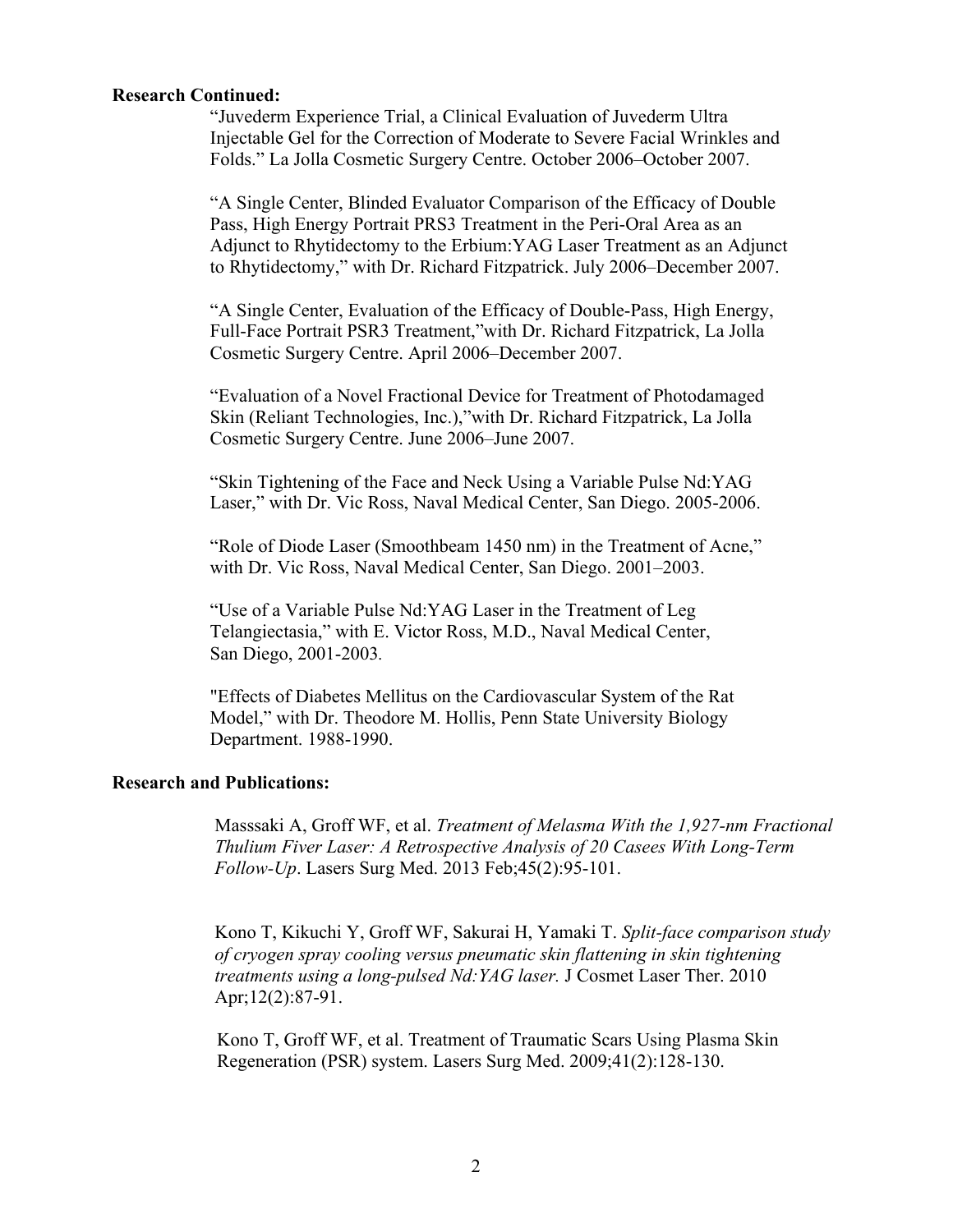#### **Research and Publications Continued:**

Groff WF, Fitzpatrick, RE, et al. "Fractional Carbon Dioxide Laser and Plasmakinetic Resurfacing," published in *Seminars in Cutaneous Medicine and Surgery,* December 2008; 27:239-251.

Kono T, Groff WF, et al. "Treatment of Traumatic Scars Using Plasma Skin Regeneration System (PSR)," published in *Lasers in Surgery,* February 2008.

Kono T, Groff WF, Chan H, et al. 'Long-pulsed neodymium:yttrium-aluminumgarnet laser treatment for hypertrophic port-wine stains on the lips," accepted *Journal of Cosmetic Laser Therapy,* June 2008*.*

Li Li,Kono T, Groff WF, Chan H, et al. "Comparison of a Long-pulse Pulsed Dye Laser and a Long-pulse Alexandrite Laser in the Treatment of Port Wine Stains," published in *Journal of Cosmetic Laser Therapy*, 2008; 10:12-15*.*

Kono T, Groff WF, et al. "Split-Face Comparison of Restylane Versus Puragen in the Treatment of Glabellar Lines," published in *Dermatologic Surgery*, July 2008.

Kono T, Groff WF, Chan H, et al. "Comparison Study of a Q-Switched Alexandrite Laser Delivered with vs. without Compression in the Treatment of Dermal Pigmented Lesions," published *Journal of Cosmetic Laser Therapy*, Aug 2007; 13:1-4.

Kono T, Groff WF, et al. "Direct Comparison Study of Fractional Resurfacing Using Different Fluences and Densities for Skin Rejuvenation in Asians," published *Lasers in Surgery and Medicine*, Apr 2007; 39(4):311-4.

Kono T, Groff WF, et al. "Comparison Study of Intense Pulsed Light Versus a Long Pulse Pulsed Dye Laser in the Treatment of Facial Skin Rejuvenation," published in *Annals of Plastic Surgery,* 59(5):479-83, 2007.

Kono T, Groff WF, et al. "Long-pulse Pulsed Dye Laser Delivered with Compression for Treatment of Facial Lentigines," published in *Dermatologic Surgery*, Aug 2007;33(8):945-950.

Kono T, Groff WF, et al. "Treatment of Resistant Port-wine Stains with a Variable-Pulse Pulsed Dye Laser," published in *Dermatologic Surgery*, Aug 2007; 33(8):951-6.

Parlette EC, Groff WF, Domankevitz Y, Ross EV. "Optimal Pulse Durations for the Treatment of Leg Telangiectasias with a neodymium YAG laser," published in *Lasers in Surgery and Medicine*, Feb 2006; 38(2):98-105.

Kono T, Groff WF, et al. "Evaluation of fluence and pulse duration on purpuric threshold utilizing using a variable pulse pulsed-dye laser in the treatment of port wine stains," published in *Journal of Dermatology*, Jul 2006; 33(7):431-6.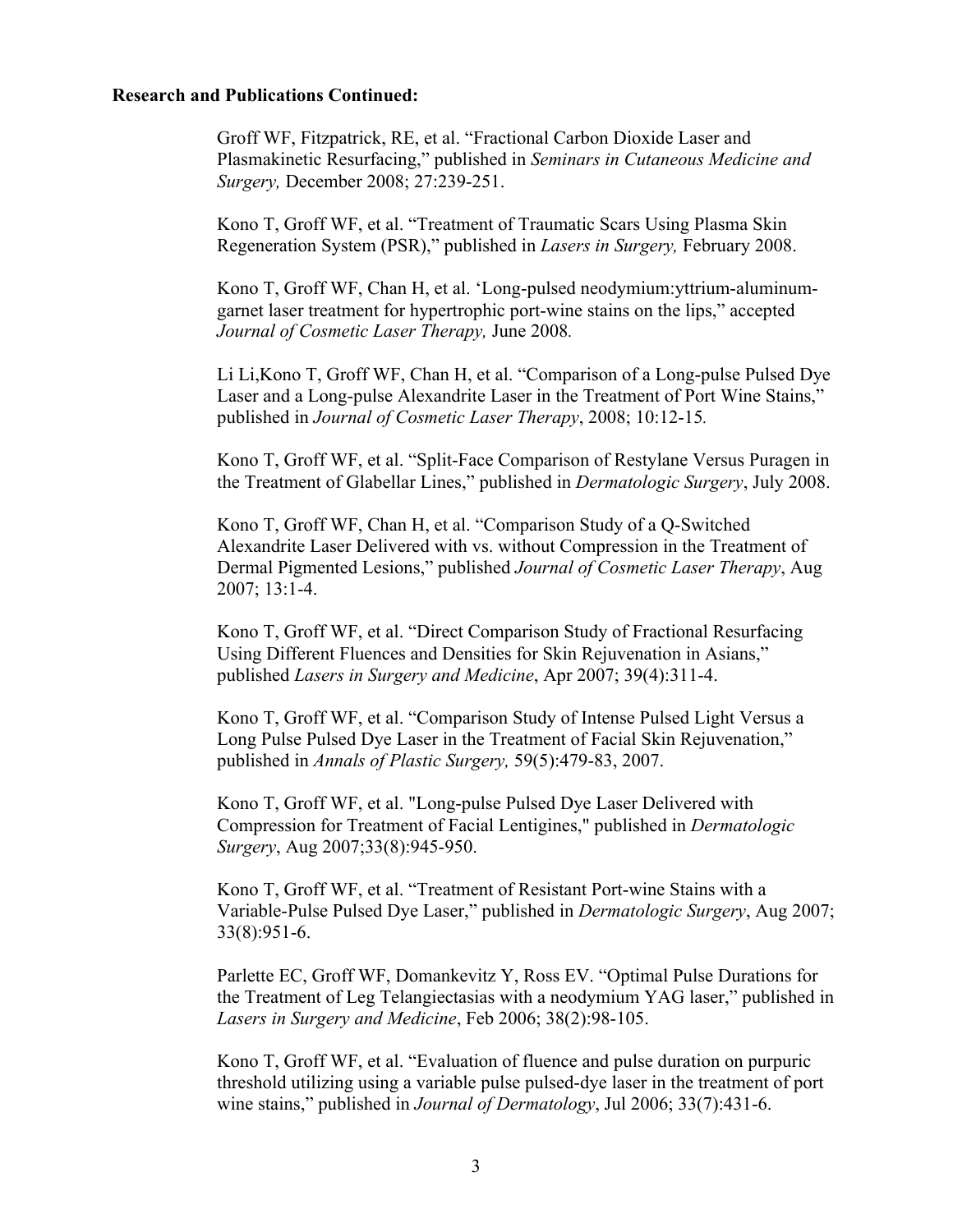#### **Presentations:**

Tanyasiri K, Groff WF, et al. "Mongolian spots with involvement of the mandibular area," published in *Journal of Dermatology*, Jun *2*007; 34(6):381-4.

Kono T, Groff WF, Chan H, et al. "Comparison study of a traditional pulsed dye laser versus a long-pulsed dye laser in the treatment of early childhood hemangiomas," published in *Lasers in Surgery and Medicine*, Feb 2006; 38(2):112-5.

Kono T, Groff WF. "Treatment of port wine stains with the pulsed dye laser," published in *Annals of Plastic Surgery*, Apr 2006; 56(4):460-3.

"Ultherapy for Skin Tightening and Lifting, Our Experience", presented at The Orange County Cosmetic Physicians Meeting, Irvine, CA November 11, 2011.

"Neuromodulators in 2011, A Discussion on Botox Cosmetic, Dysport and Xeomin", Allergan Facial Aesthetics Advisory Board Meeting, The Omni Hotel, Los Angeles, CA, October 29, 2001.

"Botulinum (Botox Cosmetic and Dysport): Advanced Injection Techniques and Potential Complications, presented at The American Society for Dermatologic Surgery Course: *"The Art and Science of Fillers and Injectables",* La Valencia Hotel, La Jolla, CA, June  $5<sup>th</sup>$ , 2011.

"Adding Aesthetic Laser Systems into Your Practice," presented at OPSC Conference, San Diego, CA. February 24th, 2011

 "Zeltiq Coolsculpting for Noninvasive Fat Reduction," presented at the California Association of Cosmetic Surgery Meeting, W Hotel, San Diego, CA, October  $15<sup>th</sup>$ , 2010.

 "The Latest Laser Treatment Techniques for Facial Skin Rejuvenation," presented at Cosmetic Physician's Workshop, Atlanta, GA Oct 10, 2010

 "Adding Aesthetic Laser Systems into Your Practice," presented at Candela Cosmetic Laser Surgery Workshop, Chicago, IL. June 24th, 2010

"The Latest Laser Treatment Techniques for Facial Skin Rejuvenation," presented at Cosmetic Physician's Workshop, Beverly Wilshire Hotel, Beverly Hills, CA, June  $15<sup>th</sup>$  2010.

 "The Latest Laser Treatment Techniques for Facial Skin Rejuvenation," presented at Cosmetic Physician's Workshop, Dallas, TX May 2010.

 "The Latest Laser Treatment Techniques for Facial Skin Rejuvenation," presented at Cosmetic Physician's Workshop, Roseville, CA, May 14, 2010.

Maximizing Clinical Benefits Using Multiple Lasers (fractional CO2, standard CO2 and Erbium, Vbeam Perfecta, and Alexandrite Lasers) in One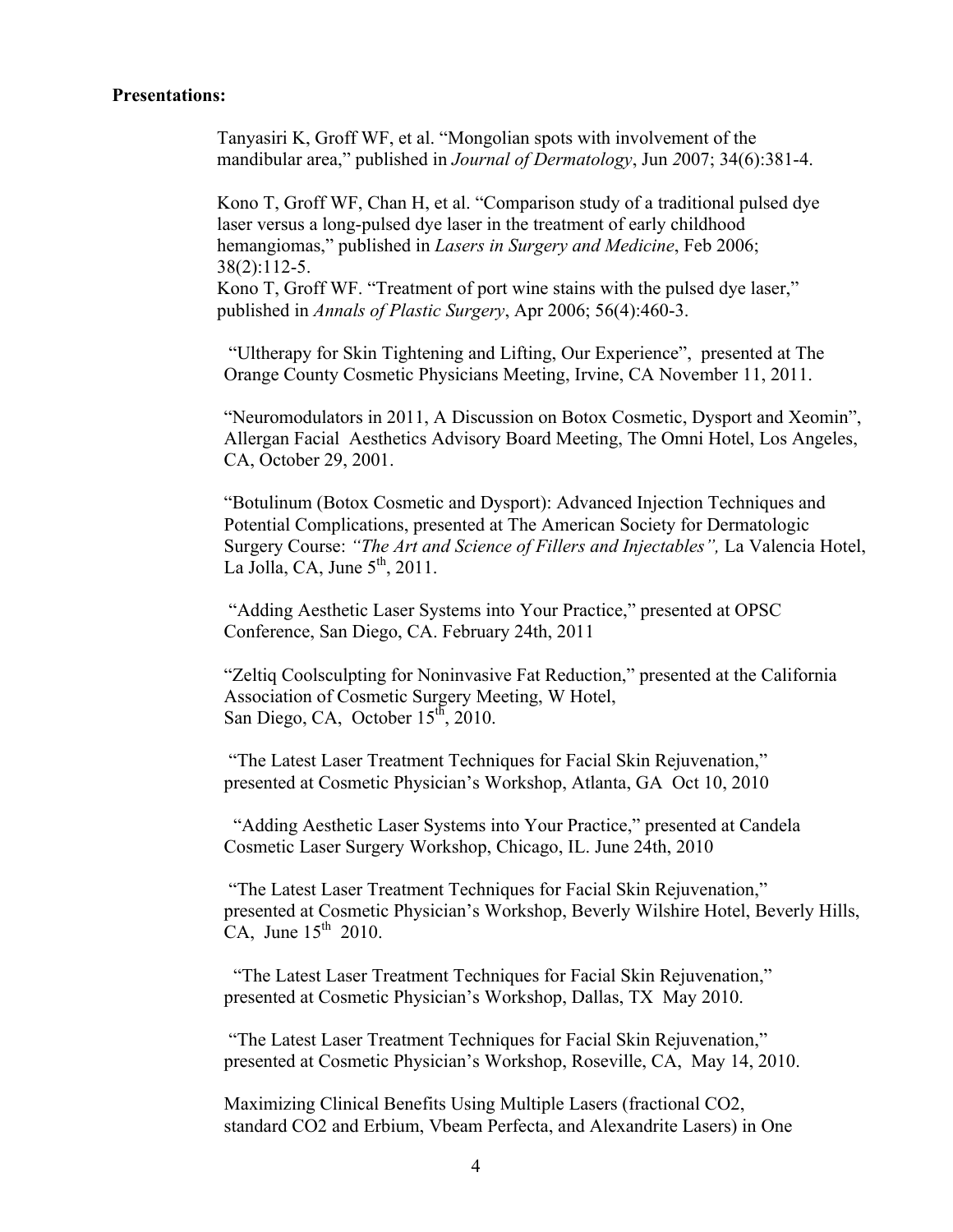Treatment Session," presented at The Aesthetic Show Meeting, Caesar's Palace, Las Vegas, NV, May 22, 2010.

 "Maximizing Clinical Benefits Using Multiple Lasers (fractional CO2, standard CO2 and Erbium, Vbeam Perfecta, and Alexandrite Lasers) in One Treatment Session," presented at The Candela Cosmetic Physicians Meeting, Dallas, TX, October 29, 2009 "Maximizing Clinical Benefits Using Multiple Lasers (fractional CO2, standard CO2 and Erbium, Vbeam Perfecta, and Alexandrite Lasers) in One Treatment Session," presented live via an internet webinar, http://www.candelalaser.com/practitioners/index.cfm?task=workshops\_we casts#target. September 16, 2009

"Maximizing Clinical Benefits Using Multiple Lasers (fractional CO2, standard CO2 and Erbium, Vbeam Perfecta, and Alexandrite Lasers) in One Treatment Session," presented at The Candela Cosmetic Physicians Meeting, Houston, TX, August 27, 2009

"Maximizing Clinical Benefits Using Multiple Lasers (Fraxel Repair, Ultrapulse CO2 and Erbium, Vbeam Perfecta, and Alexandrite) in One Treatment Session," presented at The Aesthetic Show Meeting, Caesar's Palace, Las Vegas, NV, June 6, 2009.

"Maximizing Clinical Benefits Using Multiple Lasers (Fraxel Repair, Ultrapulse CO2 and Erbium, Vbeam Perfecta, and Alexandrite) in One Treatment Session," presented at The Candela Cosmetic Physicians Meeting, Phoenix, AZ, June 4, 2009.

"Maximizing Clinical Benefits Using Multiple Lasers (Fraxel Repair, Ultrapulse CO2 and Erbium, Vbeam Perfecta, and Alexandrite) in One Treatment Session," presented at The Candela Cosmetic Physicians Meeting, Santa Ana, CA . March 17, 2009.

"Maximizing Clinical Benefits Using Multiple Lasers (Fraxel Repair, Ultrapulse CO2 and Erbium, Vbeam Perfecta, and Alexandrite) in One Treatment Session," presented at The About Face 2009 Conference, The Encore Hotel, Las Vegas, NV. March 27, 2009.

"Laser Treatment of Vascular and Pigmented Lesions," presented at The About Face 2009 Conference, The Encore Hotel, Las Vegas, NV. March 27, 2009.

 "My Treatment Protocol for High Energy Portrait Skin Regeneration Facial Rejuvenation and Combining Other Laser Modalities," presented live via an internet webinar,

http://www.rhytec.com/content/media/pressreleases/detail.jsp/q/news-id/71. June 17, 2008.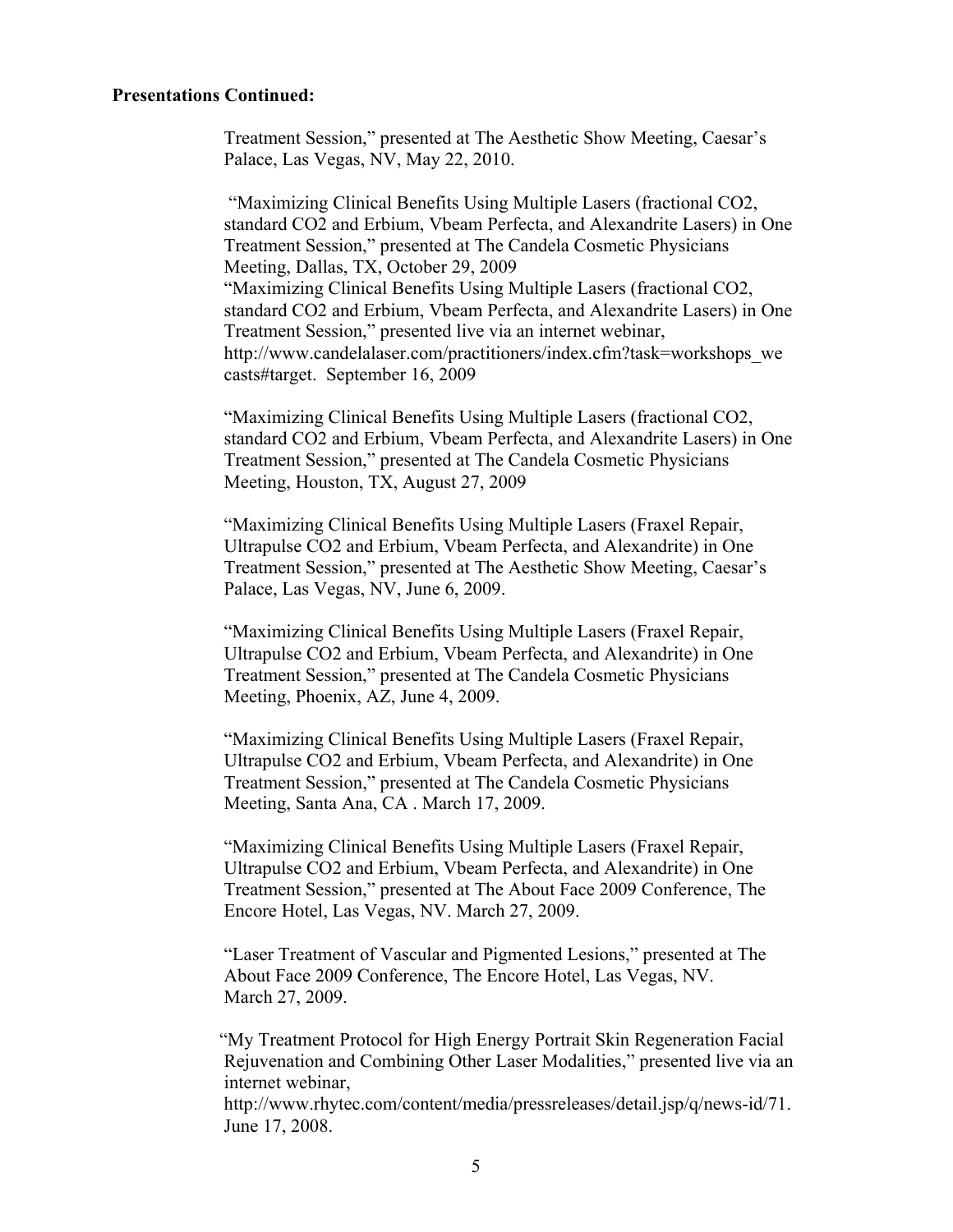"The Latest Laser Treatment Techniques for Facial Skin Rejuvenation," presented at Cosmetic Boot Camp Workshop, The Broadmoor Hotel, Colorado Springs, CO. June 14, 2008.

"Adding Aesthetic Laser Systems into Your Practice," presented at Candela Cosmetic Laser Surgery Workshop, Portland, OR. May 29, 2008. "Adding Aesthetic Laser Systems into Your Practice," presented at Primed West Conference, Anaheim Convention Center, Anaheim, CA. May 5, 2008.

"Various Clinical Applications Using the VBeam Perfecta, Gentle YAG, GentleLase, and GentleMAX Laser Systems," presented at the Australasian College of Cosmetic Surgery, Cosmetic Physicians Society of Australasia and the Australasian Academy of Facial Plastic Surgery Conference, Gold Coast, Australia. March 14, 2008.

"Skin Tightening Using the GentleYAG Laser Hands-On Workshop," presented at the Australasian College of Cosmetic Surgery, Cosmetic Physicians Society of Australasia and the Australasian Academy of Facial Plastic Surgery Conference, Gold Coast, Australia. March 14, 2008.

"Portrait Skin Regeneration and My Latest Treatment Techniques Hands-On Workshop," presented at the Australasian College of Cosmetic Surgery, Cosmetic Physicians Society of Australasia and the Australasian Academy of Facial Plastic Surgery Conference, Gold Coast, Australia. March 14, 2008.

"Skin Tightening Using the GentleYAG Laser Workshop," presented at the Australasian College of Cosmetic Surgery, Cosmetic Physicians Society of Australasia and the Australasian Academy of Facial Plastic Surgery Conference, Gold Coast, Australia. March 16, 2008.

"Portrait Skin Regeneration and My Latest Treatment Techniques," presented at the Australasian College of Cosmetic Surgery, Cosmetic Physicians Society of Australasia and the Australasian Academy of Facial Plastic Surgery Conference, Gold Coast, Australia. March 16, 2008.

"Clinical Applications using Fraxel re:store Resurfacing and the VBeam Perfecta," presented at the Reliant and Candela Physician Training Workshop, Seattle, WA. February 27, 2008.

"Portrait Skin Regeneration and My Latest Treatment Techniques," presented at the 47<sup>th</sup> Annual OPSC Meeting, Palm Springs, CA. February 17, 2008.

"Adding Aesthetic Laser Systems into Your Practice," presented at The Day Spa Expo, The Sands Convention Center, Las Vegas, NV. February 6, 2008.

"Various Applications of Aesthetic Lasers," presented at Candela Cosmetic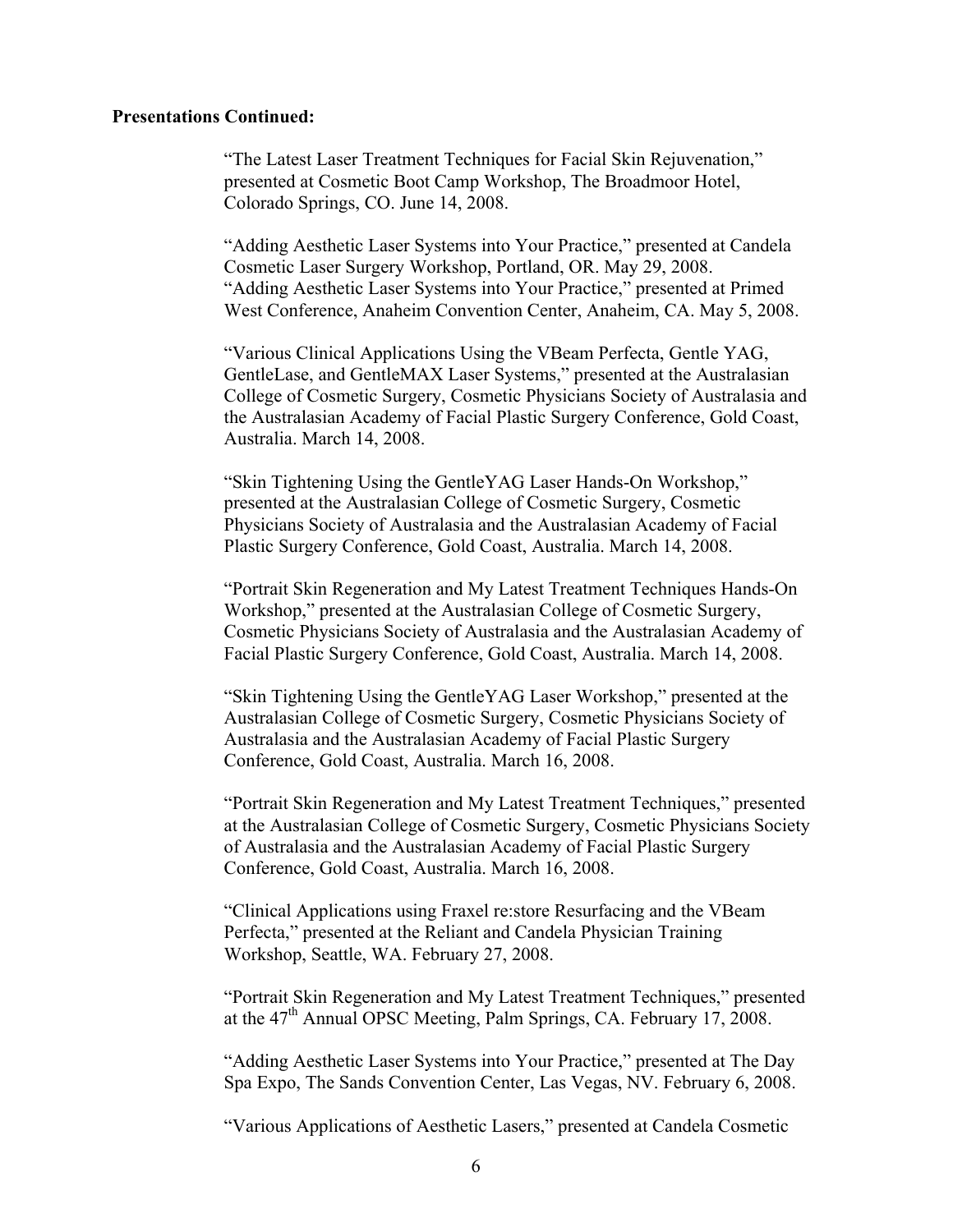Laser Surgery Workshop, Walnut Creek, CA. November 17, 2007.

"Various Applications of Aesthetic Lasers," presented at Candela Cosmetic Laser Surgery Workshop, Dallas, TX. November 3, 2007.

"Fraxel re:store Resurfacing and Treatment Guidelines" and "Various Applications of Aesthetic Lasers," presented at the Reliant and Candela Physician Training Workshop, Costa Mesa, CA. November 7, 2007.

"Various Applications of Aesthetic Lasers," presented at Candela Cosmetic Laser Surgery Workshop, Dallas, TX. November 3, 2007.

"My Treatment Protocol Using the Portrait Skin Regeneration Device for Skin Rejuvenation," presented at the Rhytec Cosmetic Physicians of San Francisco Training Workshop, San Francisco, CA. October 27, 2007.

"My Treatment Protocol Using the Portrait Skin Regeneration Device for Skin Rejuvenation," presented at the Rhytec Cosmetic Physicians of Los Angeles Training Workshop, Beverly Hills, CA. October 25, 2007.

"Various Applications of Aesthetic Lasers," presented at Candela Cosmetic Laser Surgery Workshop, Marina del Rey, CA. October 20, 2007.

"Various Applications of Aesthetic Lasers," presented at Candela Cosmetic Laser Surgery Workshop, Seattle, WA. September 29, 2007.

"My Treatment Protocol Using the Portrait Skin Regeneration Device for Skin Rejuvenation" presented live via an internet webinar, http://www.rhytec.com/content/about-rhytec/news-events/workshops.jsp. September 12, 2007.

"Fraxel re:store Resurfacing and Treatment Guidelines," presented at the Reliant Physician Training Workshop, Temecula, CA. August 11, 2007.

"The Latest Treatment Protocols Using the Portrait Skin Regeneration Device for Skin Rejuvenation," presented at the Rhytec Cosmetic Physicians of Southern California Training Workshop, Costa Mesa, CA. August 9, 2007.

"The Latest Laser Treatment Techniques for Facial Skin Rejuvenation," presented at Cosmetic Boot Camp Workshop, St. Regis, Aspen, CO. June 9, 2007.

"Fraxel re:store Laser Resurfacing and Use of Nonablative Laser Technologies," presented at the Cosmetic Physicians of San Diego Dinner Meeting, La Jolla, CA. June 23, 2007.

"Update on the Latest Laser Technologies for Your Practice," presented at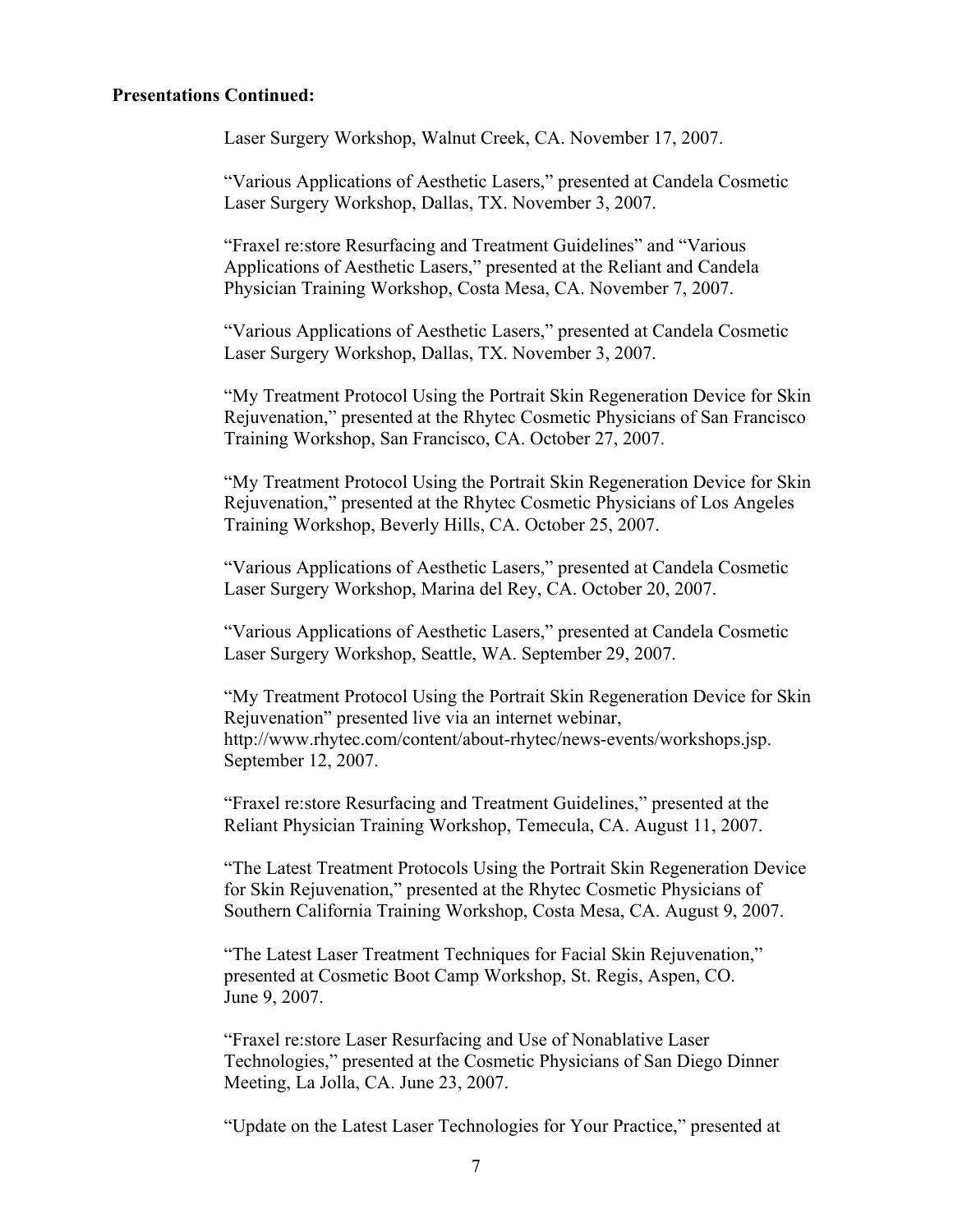The International Esthetics, Cosmetics and Spa Conference 2007, Las Vegas Convention Center, Las Vegas, NV. June 3, 2007.

"Various Applications of Aesthetic Lasers," presented at Candela Cosmetic Laser Surgery Workshop, Houston, TX. June 2, 2007.

"Portrait Skin Regeneration and the Latest Treatment Techniques," presented at The Aesthetic Show 2007, Las Vegas, NV. May 26, 2007.

"Adding Light-based Therapies to Your Practice," presented at The Aesthetic Show 2007, Las Vegas, NV. May 26, 2007.

"Fraxel re:store Laser Resurfacing and Use of Nonablative Laser Technologies," presented at the Cosmetic Physicians of Chicago Dinner Meeting, Chicago, IL. May 23, 2007.

"Use of Botox Cosmetic and Juvederm." *Self Magazine's Workout in the Park, Balboa Park, San Diego, CA. May 12, 2007.*

"Various Applications of Aesthetic Lasers," presented at Candela Cosmetic Laser Surgery Workshop, Marina del Rey, CA. April 21, 2007.

"Various Applications of Aesthetic Lasers," presented at Candela Cosmetic Laser Surgery Workshop, Scottsdale, AZ. April 14, 2007.

"Skin Rejuvenation Techniques and Treatments: Protocols for Treating Vascular and Pigmented Lesions with the Vbeam Perfecta," presented live via the internet internationally, http://www.cramereventmedia.com/candela/. April 4, 2007.

"Various Applications of Aesthetic Lasers," presented at Candela Cosmetic Laser Surgery Workshop, Chicago, IL. March 31, 2007.

"Various Applications of Aesthetic Lasers," presented at Candela Cosmetic Laser Surgery Workshop, Seattle, WA. March 3, 2007.

"Various Applications of Aesthetic Lasers," presented at Candela Cosmetic Laser Surgery Workshop, San Francisco, CA. February 10, 2007.

"Laser Treatment of Acne and Acne Scarring," presented at the 2nd Annual Chinese Dermatology Meeting, Shanghai, China. December 22, 2006.

"Clinical Applications and Latest Technology of Aesthetic Lasers," presented at the 2nd Annual Chinese Dermatology Meeting, Shanghai, China. December 21, 2006.

"Various Applications of Aesthetic Lasers," presented at Candela Cosmetic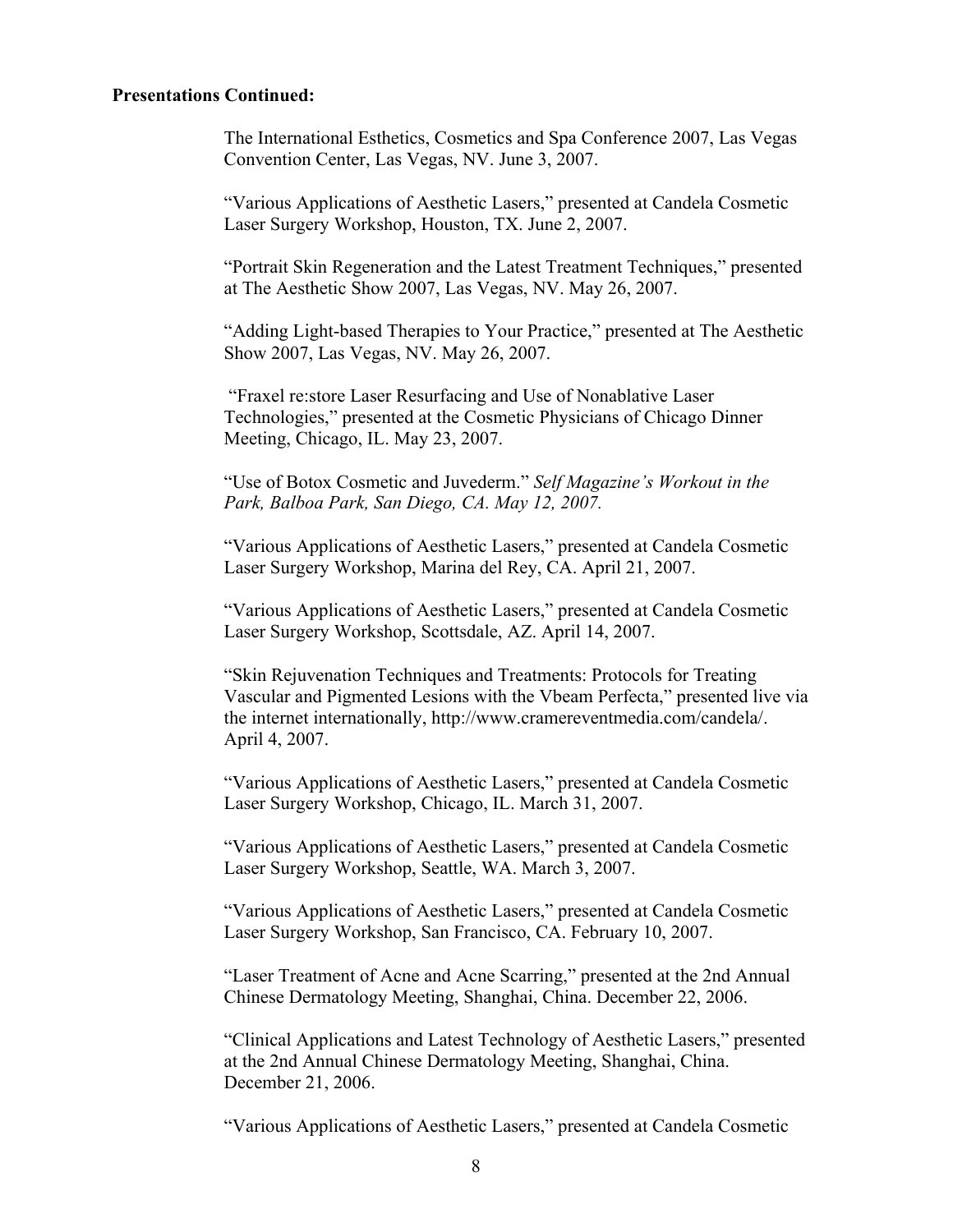Laser Surgery Workshop, Albuquerque, NM. December 9, 2006.

"Various Applications of Aesthetic Lasers," presented at Candela Cosmetic Laser Surgery Workshop, Chicago, IL. December 2, 2006.

"Treatment of Vascular and Pigmented Lesions with a Pulsed Dye Laser," presented at the Annual Thai Dermatology Society Meeting, Bangkok, Thailand. November 21, 2006.

"Various Applications of the GentleYAG, GentleLASE, Vbeam Perfecta and the Smoothbeam Lasers," presented at the 2006 Candela Users of Malaysia Meeting, Kuala Lumpur, Malaysia. November 18, 2006.

"Laser Treatment of Vascular Lesions," presented at the  $30<sup>th</sup>$  Annual Meeting of the Philippine Dermatological Society, Manila, Philippines. November 15, 2006.

"Various Applications of the GentleYAG and V-Beam Perfecta Lasers in Cosmetic Laser Surgery," presented at the 2006 INvein Treatment and Techniques Conference, Mandalay Bay Resort, Las Vegas, NV. October 26, 2006.

"Various Applications of Aesthetic Lasers," presented at Candela Cosmetic Laser Surgery Workshop, Portland, OR. October 14, 2006.

"Various Applications of Aesthetic Lasers," presented at Candela Cosmetic Laser Surgery Workshop, Dallas, TX. September 23, 2006.

"Various Applications of Aesthetic Lasers," presented at Candela Cosmetic Laser Surgery Workshop, San Francisco, CA. August 20, 2006.

"Laser Treatment of Vascular Lesions," presented at the Annual Summer American Academy of Dermatology Meeting, San Diego, CA. July 2006.

"Various Applications of Aesthetic Lasers," presented at Candela Cosmetic Laser Surgery Workshop, Seattle, WA. May 13, 2006.

"Various Applications of Aesthetic Lasers," presented at Candela Cosmetic Laser Surgery Workshop, Portland, OR. March 25, 2006.

"Various Applications of the GentleYAG 1064 nm Nd:YAG Laser," presented at the 4<sup>th</sup> Annual Anti-aging Symposium, Taipei, Taiwan. September 2005.

"Noninvasive Facial Rejuvenation with a variable pulsed Nd:YAG 1064 nm Laser," presented at the Bugyeong Skin Aesthetic Therapy Symposium, Busan, Korea. September 2005.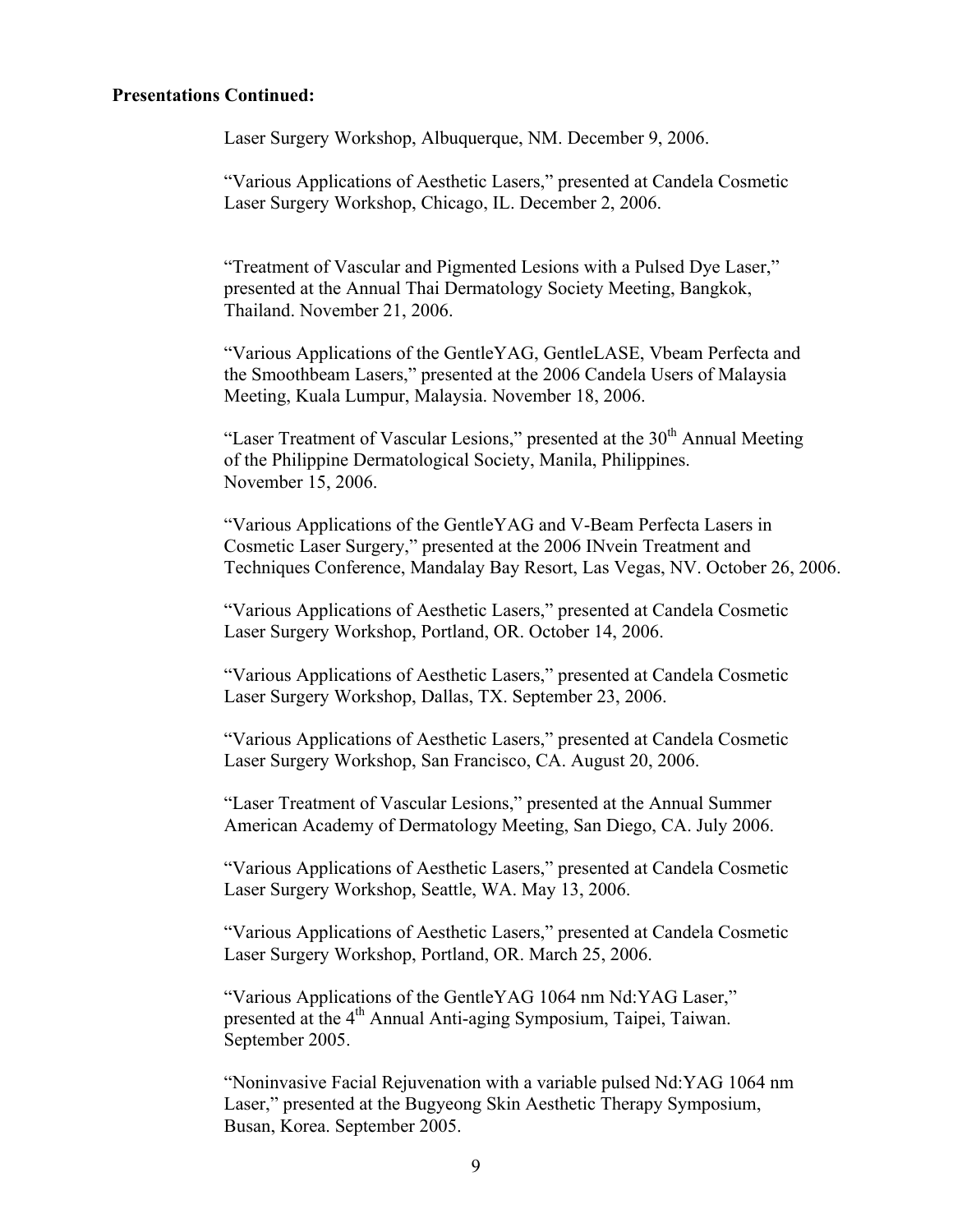"Various Applications of the GentleYAG 1064 nm Nd:YAG Laser and the Smoothbeam 1450 nm Diode Laser," presented at the Annual Candela Users Meeting, Sydney, Australia. August 2005.

"New Aspects of Non-Invasive Laser Surgery in Dermatology," presented at The Annual Thai Dermatology Society Meeting, Bangkok, Thailand. March 2005.

"Various Applications of the Smoothbeam 1450 nm Diode Laser," presented at the 1st Annual Candela User's Meeting, Osaka, Japan. July 2004.

"Use of a Variable Pulse Nd:YAG Laser in the Treatment of Leg Telangiectasia," presented at 23rd Annual Meeting of the American Society for Laser Medicine and Surgery, Anaheim, CA. April 2003.

 "Contact Allergy and Sensitivity to Methacrylate Adhesive Present in Bone Cement," presented at the  $60<sup>th</sup>$  Annual Meeting of the American Academy of Dermatology Conference, New Orleans, LA. March 2002.

## **EXPERIENCE:**

| Goldman, Butterwick, Fitzpatrick, and Groff<br><b>Cosmetic Laser Dermatology</b><br>San Diego, CA                                                                                   | $2010$ -present |
|-------------------------------------------------------------------------------------------------------------------------------------------------------------------------------------|-----------------|
| Physician Injection Trainer: Teach Beginner and<br>Advanced Injection Techniques Using Botox and<br>Juvederm for Allergan, Inc. Member of Facial<br>Aesthetics Advisory Board 2011. | 2008-present    |
| Physician Injection Trainer: Teach Beginner and<br>Advanced Injection Techniques Using Restylane,<br>Perlane, and Dysport for Medicis Pharmaceutical<br>Corporation                 | $2010$ -present |
| Cosmetic Dermatology and Laser Surgery<br>La Jolla Cosmetic Surgery Centre<br>La Jolla, CA                                                                                          | $2006 - 2010$   |
| Dermatology Staff Physician<br>United States Naval Hospital<br>Camp Pendleton, CA                                                                                                   | $2005 - 2006$   |
| <b>Assistant Professor</b>                                                                                                                                                          | $2003 - 2005$   |